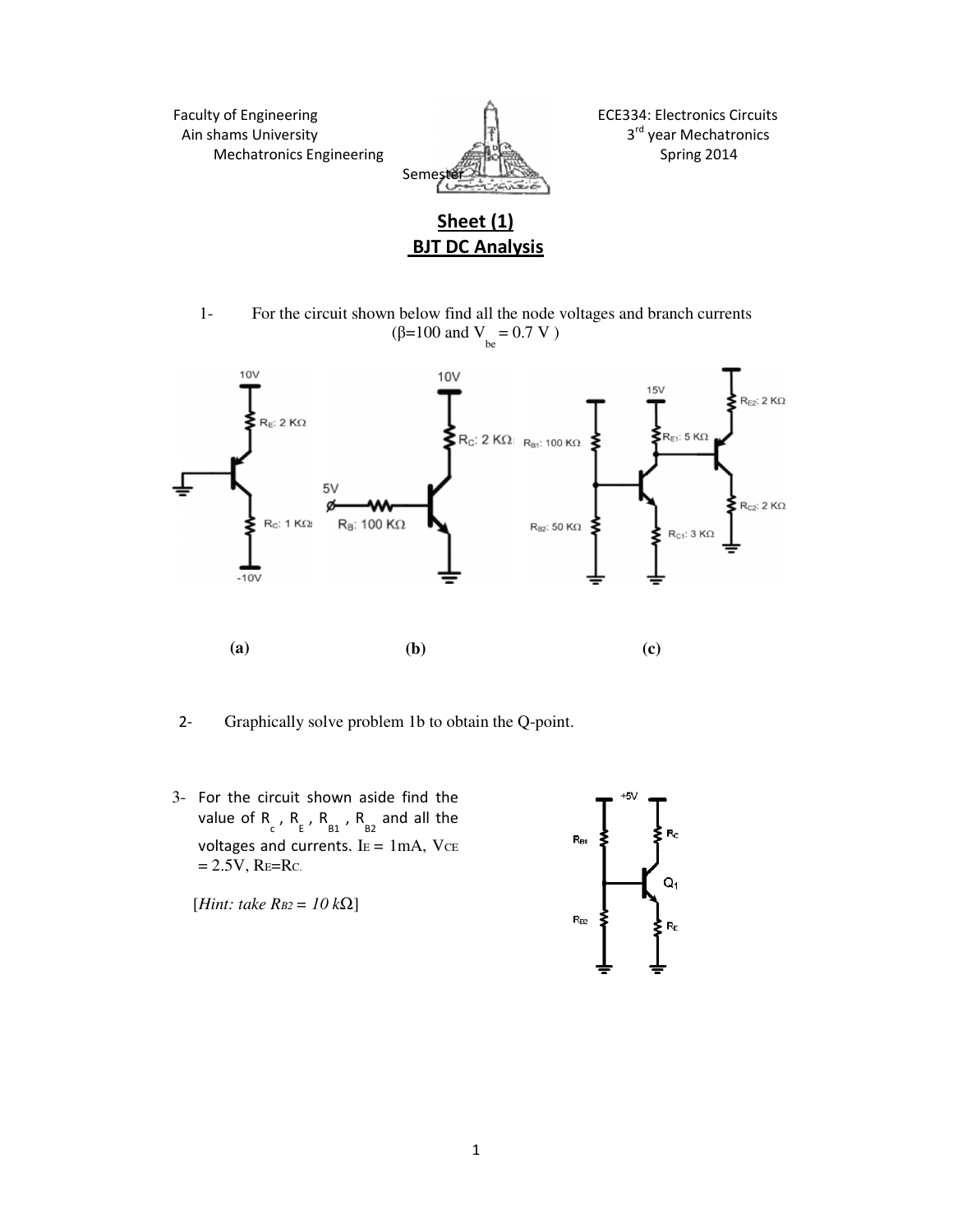4- For the circuit shown aside, find the highest value of  $V_{\text{b}}$  which keeps the transistor in active mode.

5- For the circuit shown aside if  $V_{E} = 1V$ , find:  $V_{B}$ ,  $I_{C}$ ,  $I_{C}$ ,  $V_{C}$  and β.

6- For the circuit shown aside, find the labeled node voltages and all the branch currents.

7- For the circuit shown aside, find all the voltages and currents.



8- Solve problem 7 graphically to obtain the Q-point.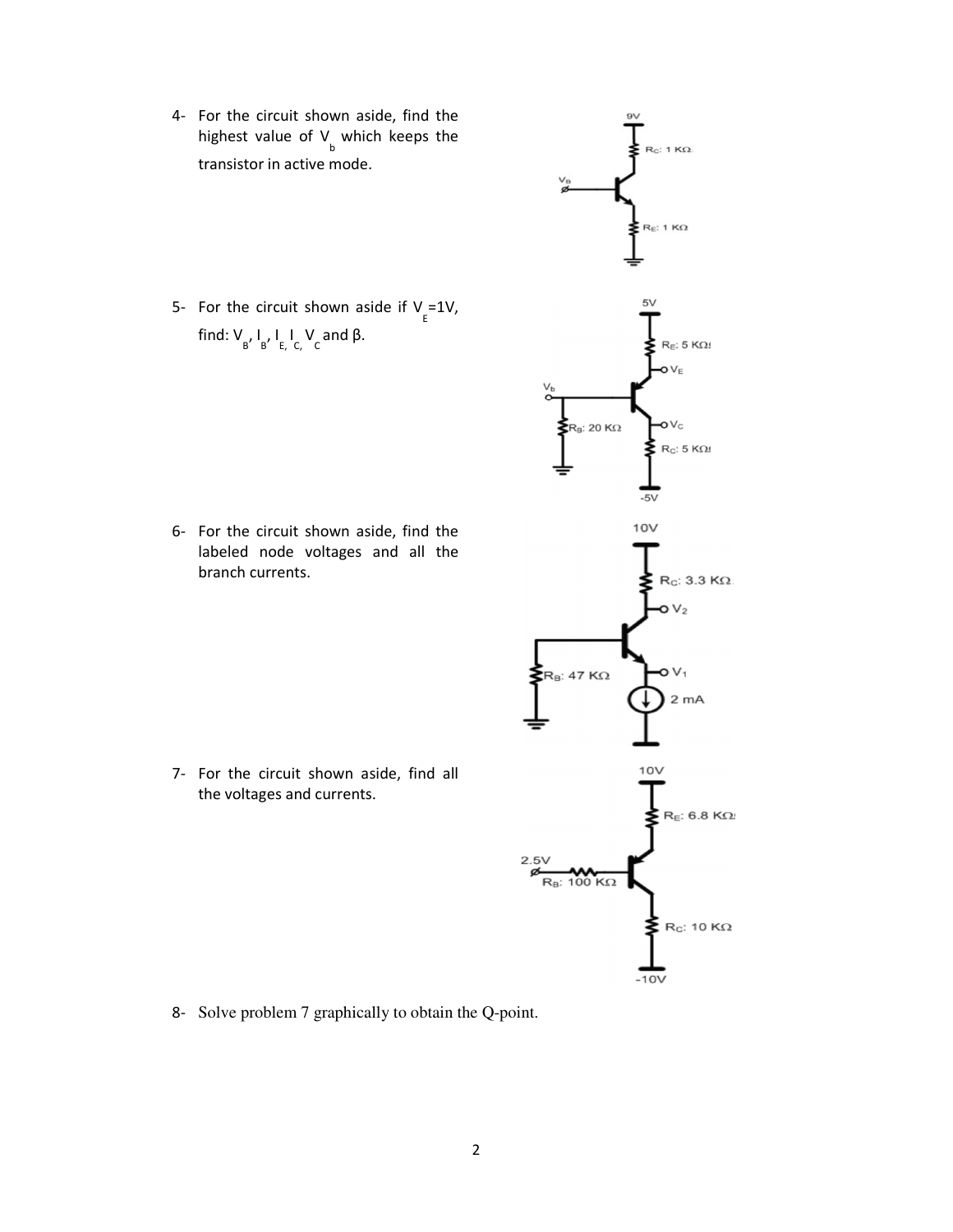9- For the circuit shown aside find all the voltages and currents.



- 12- Solve problem 11 graphically to obtain the Q-point.
- 13- Design a 4-resistor bias circuit such that I<sub>C</sub> = 750 μA, β = 100, V<sub>CC</sub>=15 V,  $V_{CE}=5$  V
- 14- Find Q-point for *npn* transistor in the 4-resistor bias circuit shown aside.(  $β = 75$ )



 $10V$ 

15- Solve problem 11 graphically to obtain the Q-point.